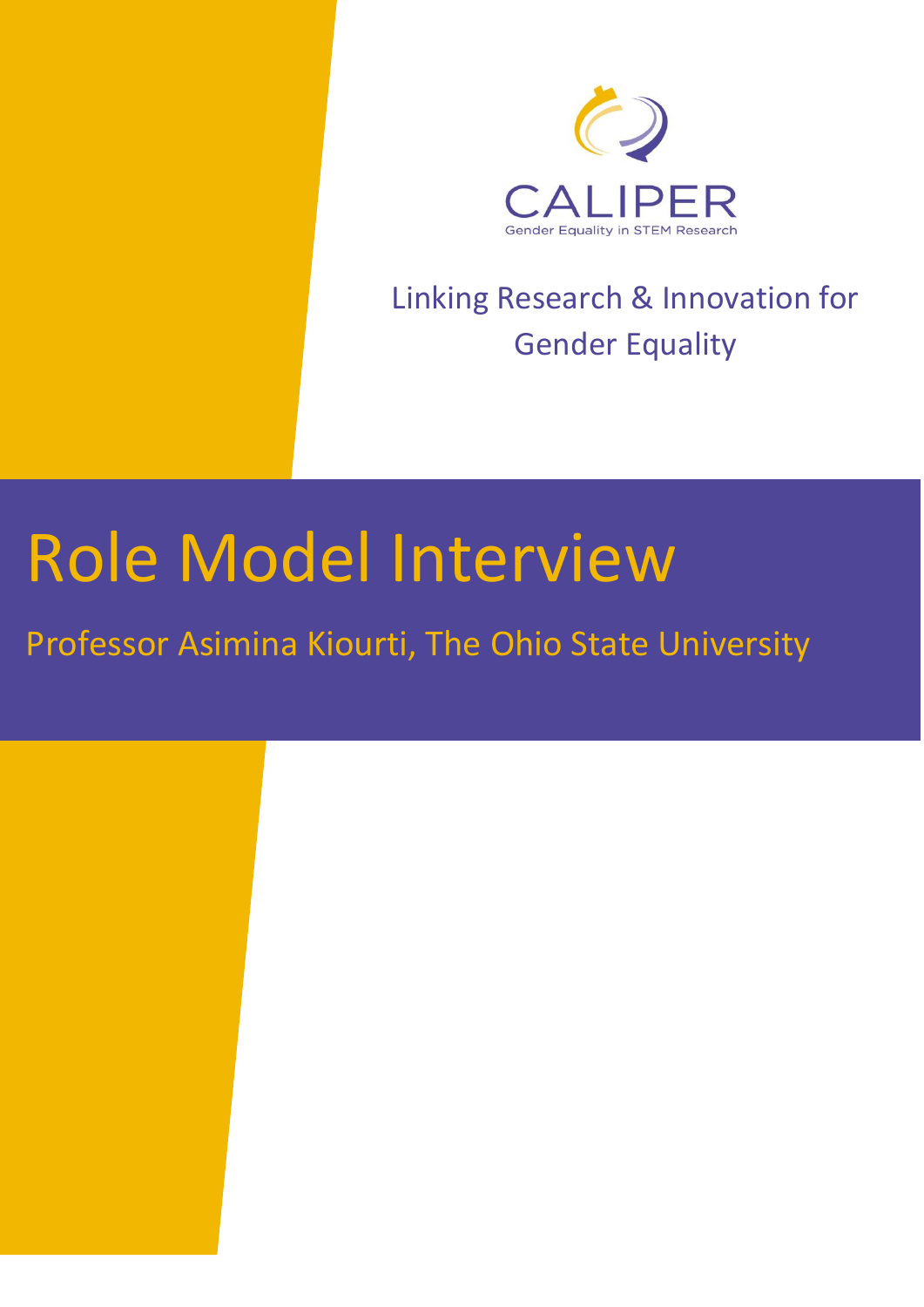As part of the CALIPER project, we are conducting a series of interviews with inspirational women who work in STEM research and innovation. We explore what motivated them to choose their career, their experiences and the barriers that they faced.

Professor Asimina Kiourti completed her PhD at the National Technical University of Athens, Greece, and today is an Assistant Professor at The Ohio State University. She leads the Wearable and Implantable Technologies Research Group in the Department of Electrical and Computer Engineering.

You ca[n watch the full video](https://www.youtube.com/watch?v=-sN6MxY3qNI) of the interview on the CALIPER [website.](https://caliper-project.eu/role-models/)



*Professor Asimina Kiourti (left) and Dr Maria Flouri (right)*

#### Asimina, your research sounds fascinating. Can you give us an overview of it?

"We design new medical devices which are either wearable - on our clothes – or implanted inside the body. They monitor several health parameters, ideally without interfering with our daily lives. For example, we design "smart" clothes, which monitor the way our body moves. For example a patient who's had a stroke, and is in the recovery stage, could use such clothes. We also design brain implants which sense signals from the depths of the brain, without wires or batteries. We also work with the medicine school – we receive ideas from them and vice versa."

#### Where did you grow up and study?

"I was born and raised in Patras. Ever since I was little, I wanted to be involved in technology and science. In 2003, I enrolled in the School of Electrical and Computer Engineering in Patras and graduated five years later. At that point, even though I was familiar with electromagnetics, I didn't know exactly what I wanted to do, so I decided to continue studying and find a direction.

In 2008 I went to University College London where I graduated with a Master's degree. During that time, I met a professor who was working on biomedical applications and I found a field of science that would have an impact on humanity. From then on, I started searching specifically for professors working in the fields of electromagnetics and biomedical applications. That's how I found Professor Nikita at the National Technical University of Athens (NTUA).

After graduating in 2009, I went back to Greece to start my PhD at the NTUA. I finished it in 2013 and came to Ohio as a post-doctoral researcher that same year. I carried on until 2016, in various research roles. And from 2016 until now, I've been in the position of Assistant Professor."

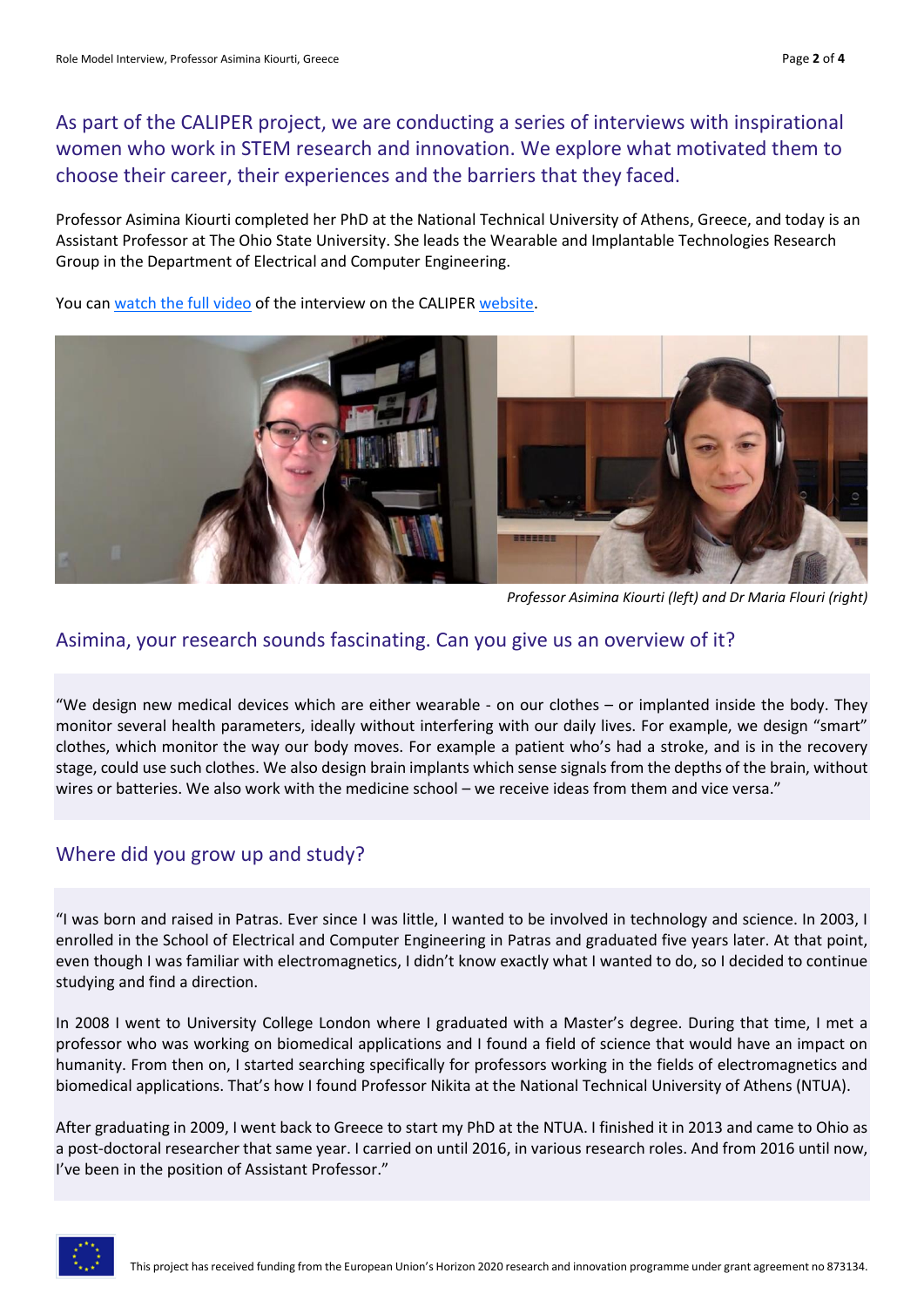## Would you like to share with us the factors that led you to this career path? Did you have an aptitude for science? Did you have any role models who inspired you?

"Everything started with my father, who was a physics teacher. At secondary school, during summer, he and I used to study the upcoming mathematics and physics courses for the year, so I would be prepared.

Even though I was interested in sciences, I also liked the humanities and foreign languages. Eventually they became more of a hobby, I ended up with a preference for science, and of course it's something that I've loved through the years."

### What advice would you give to women at the beginning of their career who may be facing difficulties due to gender discrimination? Did you have such experiences?

"It's important to know that no woman is alone. All of us have been there in one way or another, although our experiences are not the same, but at least for me I have encountered this many times. I recommend not to deal with difficult situations alone. It's good to be part of a team.

I remember when I started in the position of Assistant Professor, there were thoughts of "We want diversity in the faculty, so we'll have to hire some women just because they are women". I concluded that I would have to work twice as hard as a man in the same position in order to prove who I am.

Sometimes, when I participate in University committees, they don't know me and my work and they only see "a woman on the committee". There's the feeling of "Here is the woman on the committee, they only included her so the committee will be more diverse".

I have a colleague who was at a committee meeting one day and all the other members there were men. They asked her to bring them coffee because they assumed she was the secretary. It didn't even occur to them that there could be a female professor on the committee.

What I'm trying to say is that no matter your position, these discriminations exist. It's good to share such experiences with others and receive support to move on."

### What would be your thoughts and hopes for the next generation of women in research and innovation?

"I definitely want to see more women in R&I. A large part of my work involves teaching. I have approximately 30 students, of whom 5 are women. We certainly don't get the diversity of perspectives that we want in lectures.

I hope that from the early years in secondary education, there will be more activities that persuade girls and young women to follow this career. Then during their undergraduate studies, we need more activities to convince them to continue on this career path.

Unfortunately, I see young women completing their studies in engineering for example, and then working in something completely different."